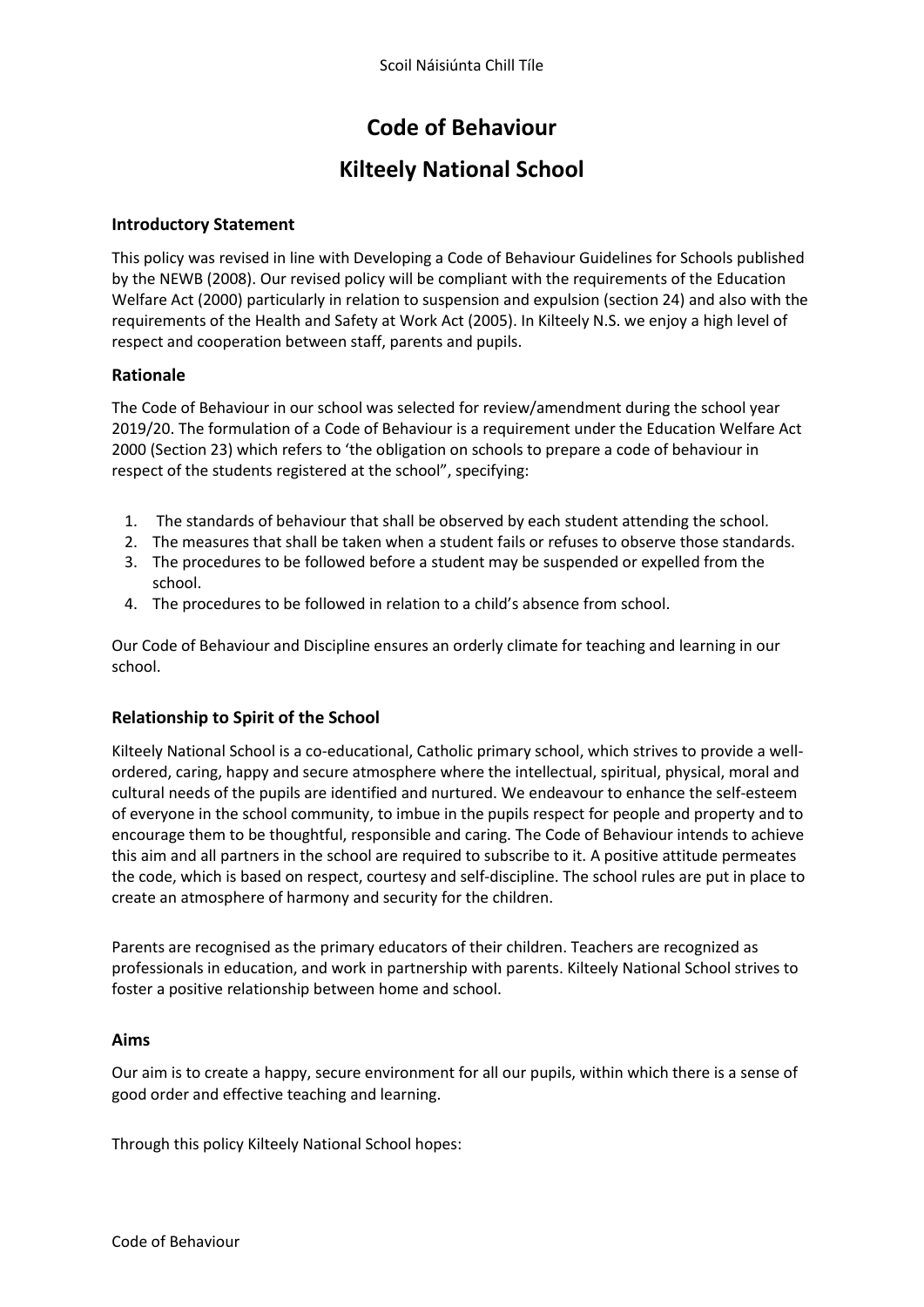- To ensure an educational environment that is guided by our vision statement 'Mol an óige is tiocfaidh sí'
- To allow the school to function in an orderly way where children can make progress in all aspects of their development
- To create an atmosphere of respect, tolerance and consideration for others
- To promote positive behaviour and self-discipline, recognising the differences between children and the need to accommodate these differences
- To ensure the safety and well being of all members of the school community
- To assist parents and pupils in understanding the systems and procedures that form part of the code of behaviour and to seek their co-operation in the application of these procedures
- To ensure that the system of rules, rewards, and sanctions are implemented in a fair and consistent manner throughout the school

## **Content**

The Code of Behaviour endorses a whole school approach to promoting positive behaviour. The Code of Behaviour in Kilteely National School recognises the right of each pupil to an education in as secure an environment as possible. All members of staff will approach the code in a positive way and will use motivation and encouragement to help our pupils. A high standard of behaviour comes from a high level of co-operation among staff and parents. Such co-operation can be witnessed through teacher and parents discussing issues as they arise, distribution of the Code of Behaviour at enrolment, reinforcement of our positive behaviour message regularly in the school newsletter and through formal Parent/Teacher meetings. The school recognises the variety of differences that exist between children and the need to tolerate these differences. It is agreed that a high standard of behaviour requires a strong sense of community within the school and a high level of co-operation among staff and between staff, parents and pupils. Every effort will be made to ensure that the code of behaviour is implemented in a reasonable, fair and consistent manner. The limits of behaviour are clearly defined and children become familiar with the consequences of behaviour beyond these limits. The over-riding principle governing this code is respect – respect for ourselves and others and their property. The school expects the highest standard of behaviour from its pupils including the following:

- Each pupil is expected to be well behaved and show consideration for other children and adults;
- Each pupil is expected to show respect for the property of the school, other children's and their own belongings;
- Each pupil is expected to attend school on a regular basis and to be punctual;
- Each pupil is expected to do his/her best both in school and for homework.

While the school has expanded on these principles to outline the "school rules" each class has their own class rules or charter, through consultation and discussion within the class and they will reflect the age and maturity levels of the students in the class. These rules will be kept to a minimum, they will be recorded in simple language and they will be stated positively, telling students what to do as well as what not to do. The rules will be referred to regularly and will form part of SPHE lessons.

## **Whole School Approach to Promoting Positive Behaviour**

The Board of Management and the Principal have overall responsibility for the implementation and on-going monitoring of this policy. However, all staff members have responsibility for their own classes and for the general school population when on yard duty or on any organised out-of-school activity. Senior students have a role to play in modelling good behaviour. The school values the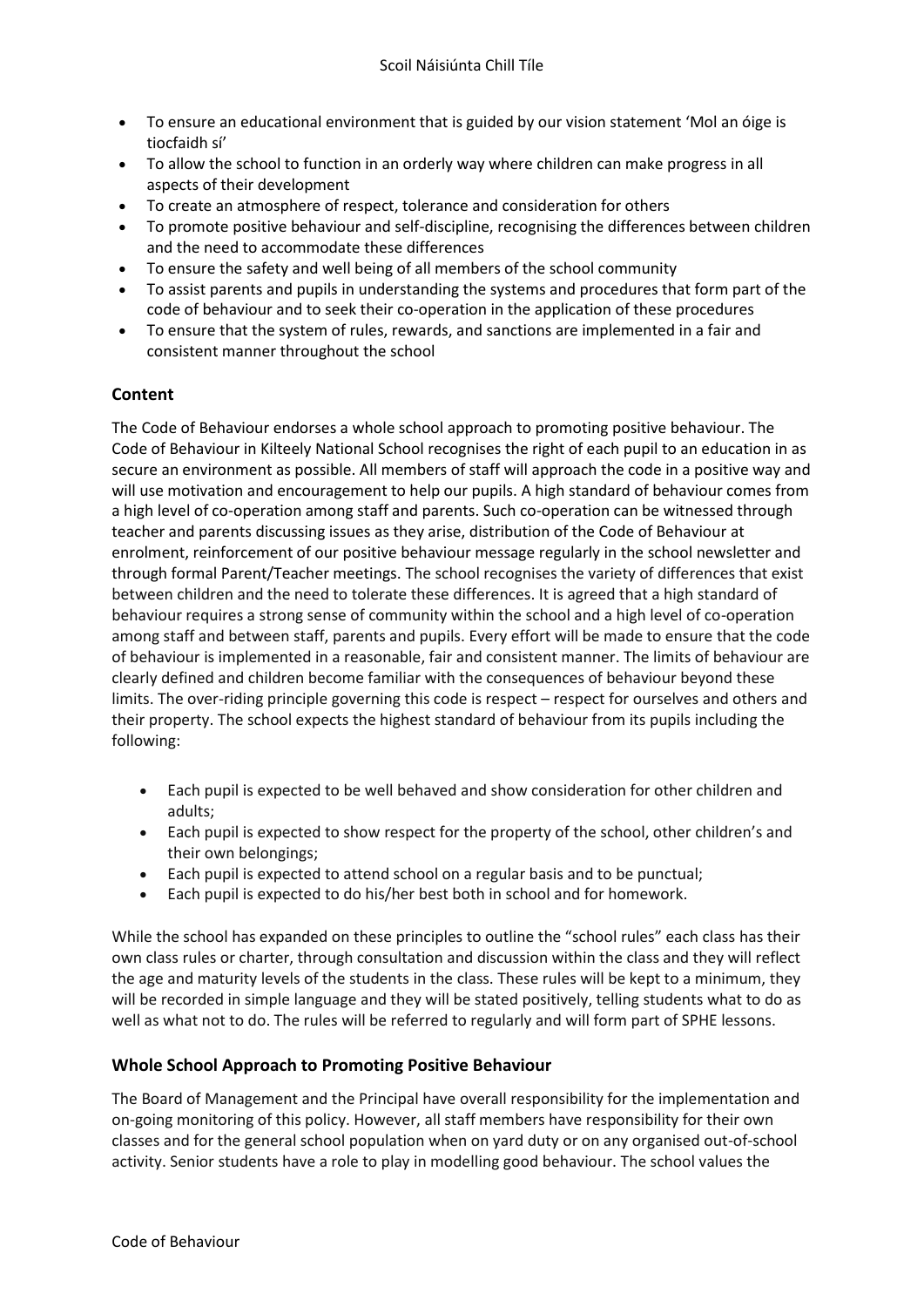support and co-operation of parents in the promotion of this strategy. The policy shall apply to all students during all school related activities.

It is the policy of this school to actively promote good behaviour. Children learn best by being rewarded. As part of our on-going efforts to promote positive behaviour, time will be allocated at some staff meetings for discussion regarding the implementation of the code and development of positive behaviour strategies. Staff will be given opportunities to share their experience of both positive and negative behaviour and to learn from collective wisdom.

These sentiments are contained in the Golden Rules for our school listed as follows:

- 1. I will be gentle I will not hurt anyone
- 2. I will be kind and helpful I will not hurt people's feelings
- 3. I will be honest I will not hide the truth
- 4. I will listen I will not interrupt
- 5. I will respect property I will not waste or damage things
- 6. I will work hard I will not waste time

Classroom Rules are designed to ensure a positive teaching and learning environment for each pupil. General classroom rules for Kilteely National School are as follows:

- 1. Sit in your seat
- 2. Raise your hand
- 3. Be kind to your classmates
- 4. Always try your best
- 5. Look after your belongings and those of others

## **General Rules**

Kilteely National School expects particular standards of behaviour that shall be observed by each student attending the school:

- Each pupil is expected to be well behaved and to show consideration for other children and adults
- Each pupil is expected to show respect for the property of the school, other children's and their own belongings
- Each pupil is expected to attend school on a regular basis and to be punctual
- Each pupil is expected to do his/her best both in school and for homework.
- Jewellery must be kept to a minimum; one pair of stud earrings are permitted. Nose rings or other piercings are not permitted.
- Long hair is to be tied up. Hair dye is not permitted. Shavings of shapes or symbols on the head are not permitted. Make-up is not permitted.
- Pupils may not use another pupil's property without the owner's permission. Items borrowed must be treated with respect and returned in good condition.
- Pupils must walk in the school
- On fine days pupils go to the playground. If a child has to stay indoors at lunch- time (due to illness only) a note must be given to the class teacher.
- On wet days pupils remain indoors and 'Wet Day Activities' are provided. Supervision is organised and children must remain seated or standing at their tables.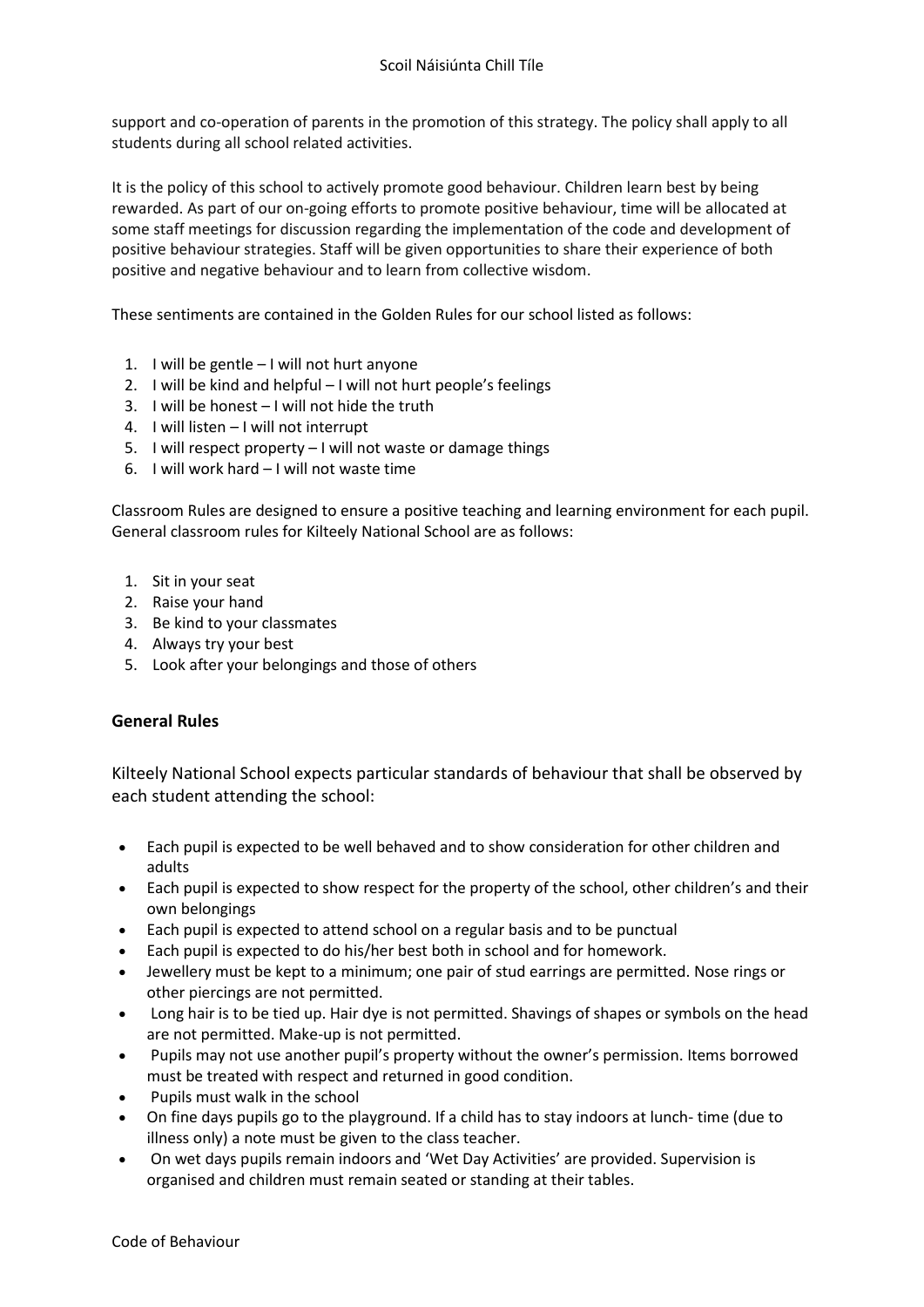- Chewing gum is strictly forbidden in the school buildings, yard and grounds.
- Smoking and/or drinking alcohol in the school grounds or building is strictly prohibited. Smoking by any student at any time cannot be condoned. The "No Smoking / No Drinking" rule applies to all out-of-school trips.
- Mobile phones are not permitted for students.
- Toys/electronic games should not be brought to school and the school does not accept responsibility for such items.
- No pupil may leave the school premises without adult supervision.

# **Procedures are in place to ensure that good habits/practices are developed and encouraged:**

## **Assembly and Dismissal**

School hours are 9.00am to 2.40pm. Children should arrive on time for school and be should be collected punctually after school. Children are encouraged to become independent and are expected to make their own way to their classrooms each morning. Junior Infant pupils may be escorted to their room by parents/guardians but should also be encouraged to develop independence in coming to their classrooms by themselves. Doors open at 8.50am to allow children time to get settled before classes commence.

Regular late arrivals for school or requests for early departure form bad habits for children and these disruptions are unfair to the children and class teachers. Parents are requested to ensure that the children arrive on time for school and should only request early departures in the most exceptional circumstances.

## **Hometime**

Children must remain with a teacher at dismissal time when their class is brought to the front door until their parent/guardian/minder collects them. Children may never leave the front yard area without adult supervision. Parents are requested to come to the school gate at collection time as children cannot be allowed onto the road unaccompanied. Children are requested to walk to the gate/ their cars.

## **Absences/Illness/Medical Appointments**

Regular attendance at school is essential for the child. Absences should be explained by note when the child returns to school. Any cases of infectious illness should be notified to the school without delay. Absences in excess of 20 school days will be reported to TUSLA.

## **Uniforms**

Kilteely National School has a designated school uniform;

- Boys- Navy trousers, light blue shirt/t-shirt and navy jumper
- Girls- navy skirt/ pinafore/ trousers, light blue shirt/shirt , navy jumper.

Pupils are expected to wear the full school uniform to school each day, with a navy tracksuit worn on PE/Sports Days.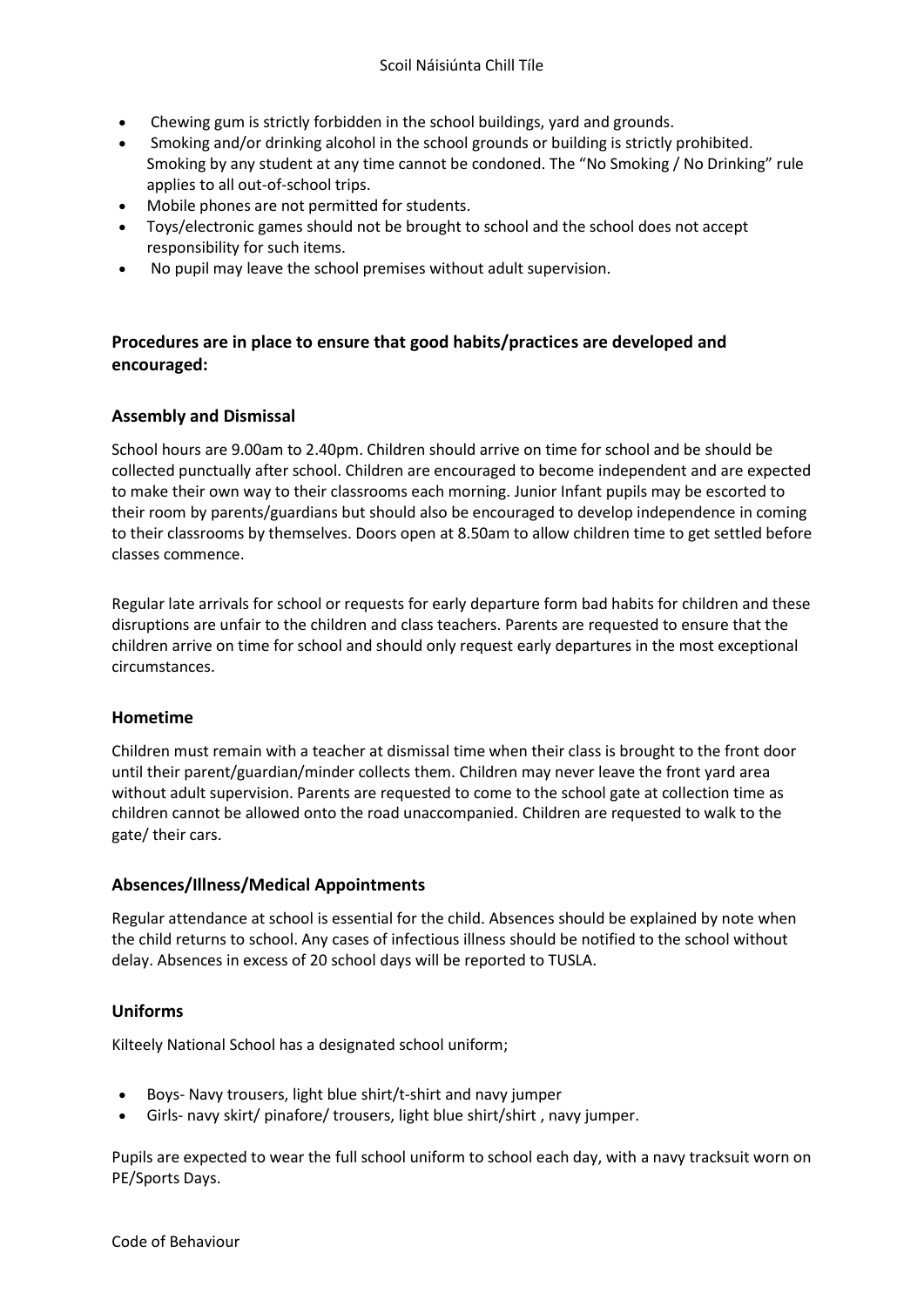## **Link to SPHE Curriculum**

The school's SPHE curriculum is used to support the code of behaviour. It aims to help our children develop communication skills, appropriate ways of interacting and behaving, and conflict resolution skills. It also aims to foster self-esteem and to help children accommodate differences.

### **Positive Reinforcement**

We believe that the best way to encourage good pupil behaviour is through a system of positive recognition and encouragement. Teachers have reward systems for: Good Behaviour Improvement in Behaviour Hard work

Rewards include: Praise for behaving well/working hard Notes to parents acknowledging good behaviour Prizes & Stickers Certificates/ Homework passes Golden Time

#### **Misbehaviour on the Yard**

To pre-empt incidents of misbehaviour on yard, our whole school approach focuses on **RESPECT** – respect for yourself, respect for others, respect for the environment. We encourage pupils to take responsibility should they accidentally hurt another child, thus showing respect for that individual. Pupils misbehaving on a regular basis are withdrawn from the playground, in order to safeguard the welfare of the other children. This withdrawal will be for a fixed period (ie: a specified number of breaks) dependant on the nature of the offence and whether it was a once-off offence or a part of a pattern of poor behaviour. Teachers explain the no-go zones of the playground and pupils are expected to remain away from these zones. A daily report of incidents in the playgrounds is maintained by the school. Parents are informed of serious or repeated unacceptable behaviour.

## **Classification of Misbehaviours**

Misbehaviour falls into one of three categories – minor, serious or gross. Teachers and/or the Principal will make judgements based on a common sense approach having regard to the age or vulnerability of the child and the gravity and frequency of any misbehaviour as follows:

#### **Minor Misbehaviour**

The following are examples of minor misbehaviour:

*Interrupting class work / Running in the school building / Littering around the school / Being discourteous or unmannerly / Not completing homework without good reason (to include a note from a parent/guardian) / Inappropriate behaviour or gestures / Name calling / Minor infringement of the school rules / Talking out of turn* / *Not wearing appropriate uniform*

## *(this list is not exhaustive)*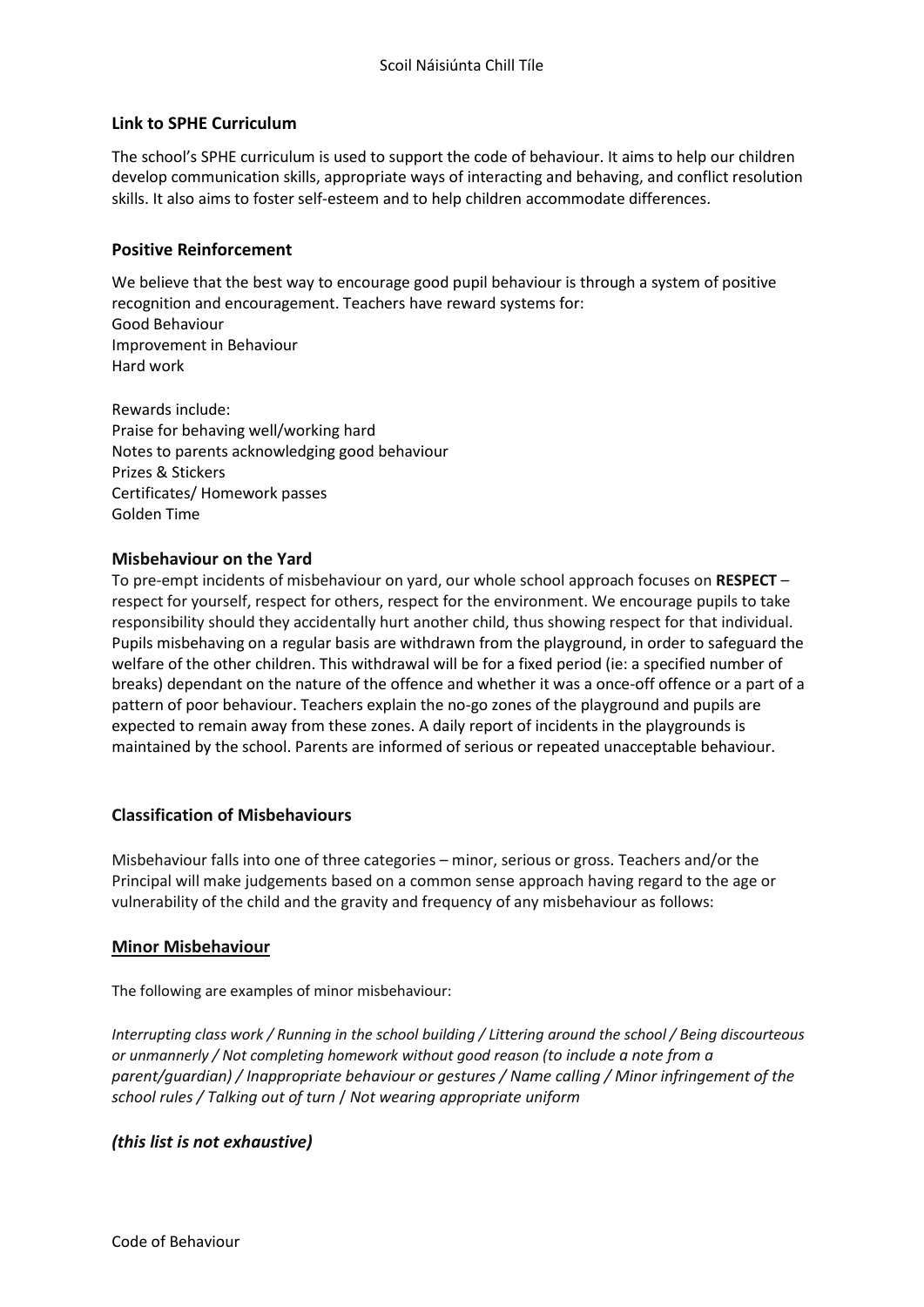### **Serious Misbehaviour**

The following are examples of serious misbehaviour:

*Constantly disruptive in class / Telling lies / Blackmail / Stealing / Persistently not working to full potential / Damaging others' property / Bullying / Answering back a teacher / Continuously not completing homework / Endangering self or fellow pupils in the class or the yard / Using unacceptable language / Inappropriate use of the internet/ Deliberate, continual disobedience/ Spitting*

#### *(this list is not exhaustive)*

*All incidents of bullying will be dealt with as outlined in the school's Anti-bullying policy.* 

#### **Gross Misbehaviour**

The following are examples of gross misbehaviour:

*Bringing weapons or dangerous substances to school / Smoking / Persistently engaging in activities which have been identified by members of staff as dangerous or inappropriate / Leaving school premises without permission / Injuring any member of the school community / Setting fire to school property / Purposely activating school fire alarm/ Deliberately leaving taps (fire hose) etc. turned on / Aggressive, threatening or violent behaviour towards a member of staff or a pupil; (e.g. physical violence, striking, nipping, biting, spitting) / Vandalism / serious inappropriate behaviour / assault*

#### *Persistent incidents of serious misbehaviour will be classified as gross misbehaviour.*

## **Involving Parents/Guardians in Managing Problem Behaviour**

The school Communications Policy outlines parent/teacher contact in Kilteely National School. Parents/guardians are valued as partners in the school community and as such will be invited to participate in promoting positive behaviour both in school and in the wider community. Class teachers will refer to repeated episodes of minor misbehaviour in the pupil's Homework journal which parents/guardians are requested to sign each evening. Class teachers may occasionally request parents/guardians to visit them in school to discuss some aspect of a pupil's behaviour. The Principal will be informed of these meetings and may be invited to attend. Parents/guardians are encouraged to make appointments to meet with class teachers and/or the Principal at the earliest opportunity in an effort to prevent any escalation of inappropriate behaviour. The school will remind parents/guardians of the procedures for contacting the school at every opportunity. In specific cases a shorter school day may be implemented where a pupil is having severe difficulties coping with a full day. This would be agreed between the Principal and Parents and BOM.

Where pupils are found to be involved in more serious misbehaviour the Principal may telephone or write to parents/guardians to request them to attend an informal/formal meeting at the school. Others who may also attend these meetings include; class teachers, teachers who witness misbehaviour while supervising on yard duty and Chairperson of the Board of Management. The pupil may also attend all or part of these meetings if deemed appropriate.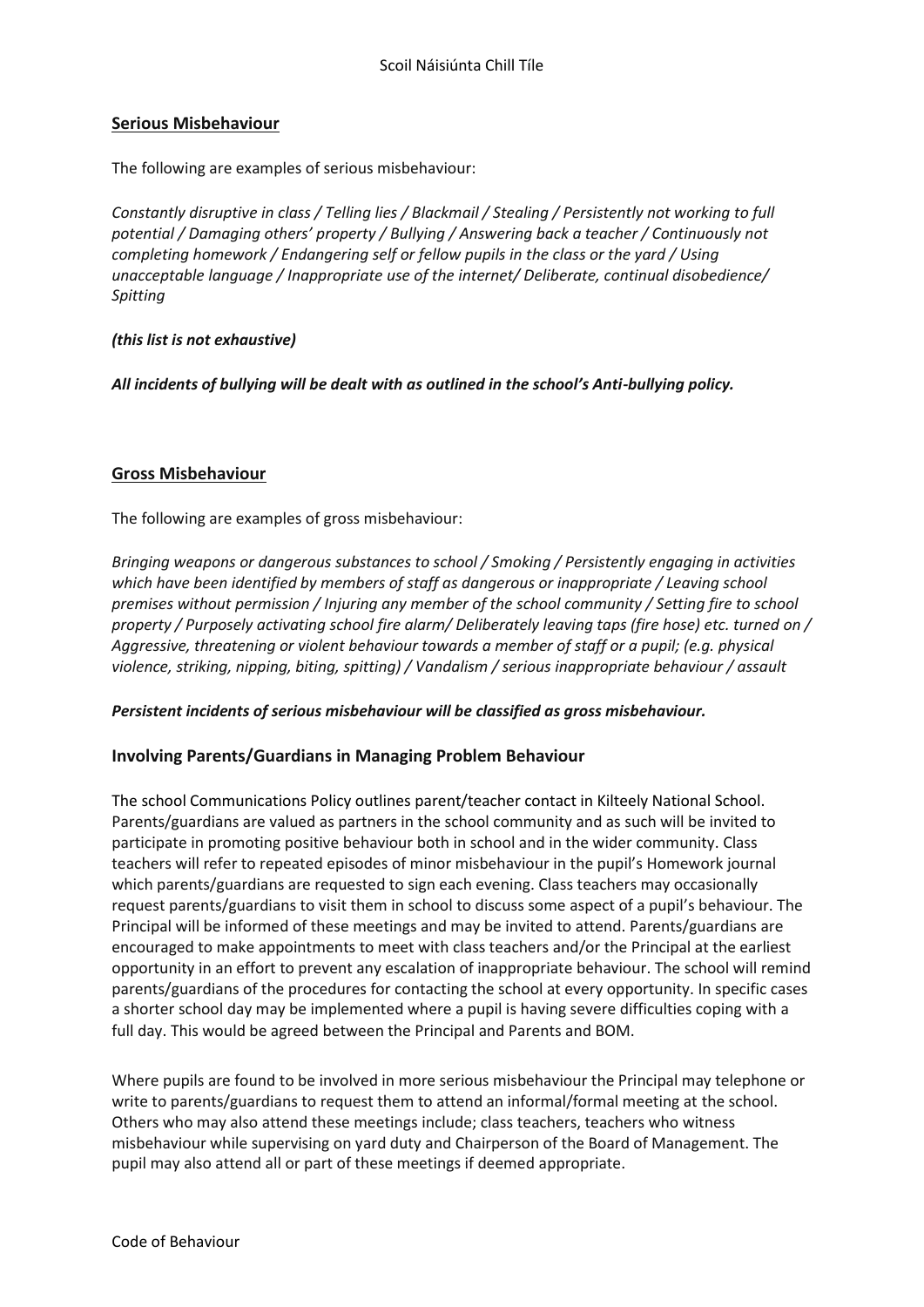# **Procedure for dealing with unacceptable behaviour**

Four Staged Procedure

- 1. Teacher Child
- 2. Teacher Child Principal
- 3. Teacher Parents/Guardians Principal Child (depending on age)
- 4. Teacher Parents/Guardians Principal Board of Management.

Stage 1: Teacher – Child

Correcting with child, indicating that the behaviour is unacceptable, referring to the School Rules. The following are sanctions which can be used by the teacher; they are dependant on child's age, level of understanding, severity and frequency of the poor behaviour.

1. Child may be moved to another seat or transferred to another class. A pupil may work in another classroom away from the usual group for a cooling off period.

2. Child may be asked to make up work 'avoided' at break or lunch time.

3. Be withdrawn from participating in practical work for a period of time as appropriate to safeguard the welfare of the majority of the pupils.

Stage 2: Teacher - Child - Principal

Serious or unresolved incidents will be referred to the Principal.

1. Be warned by the Principal, to stop offending.

2. Have privileges withdrawn eg: exclusion from the school activities at break and /or lunch time

3. Sanctions used in Stage 1 will be reinforced.

Stage 3: Teacher - Parent/Guardians - Principal – (Child)

If the unacceptable behaviour continues, Principal and class teacher will meet with parents / guardians and follow the procedure below.

1. Have their parents/guardians informed (by phone call or letter). Parents will be called in to the school.

2. Be placed on a daily or weekly report, to be signed by both parent and teacher and checked regularly by the Principal.

3. Have a contract agreed which includes the staged accrual of privileges. The contract should be written in such a way that it focused on specific behavioural problems and offers accrued benefits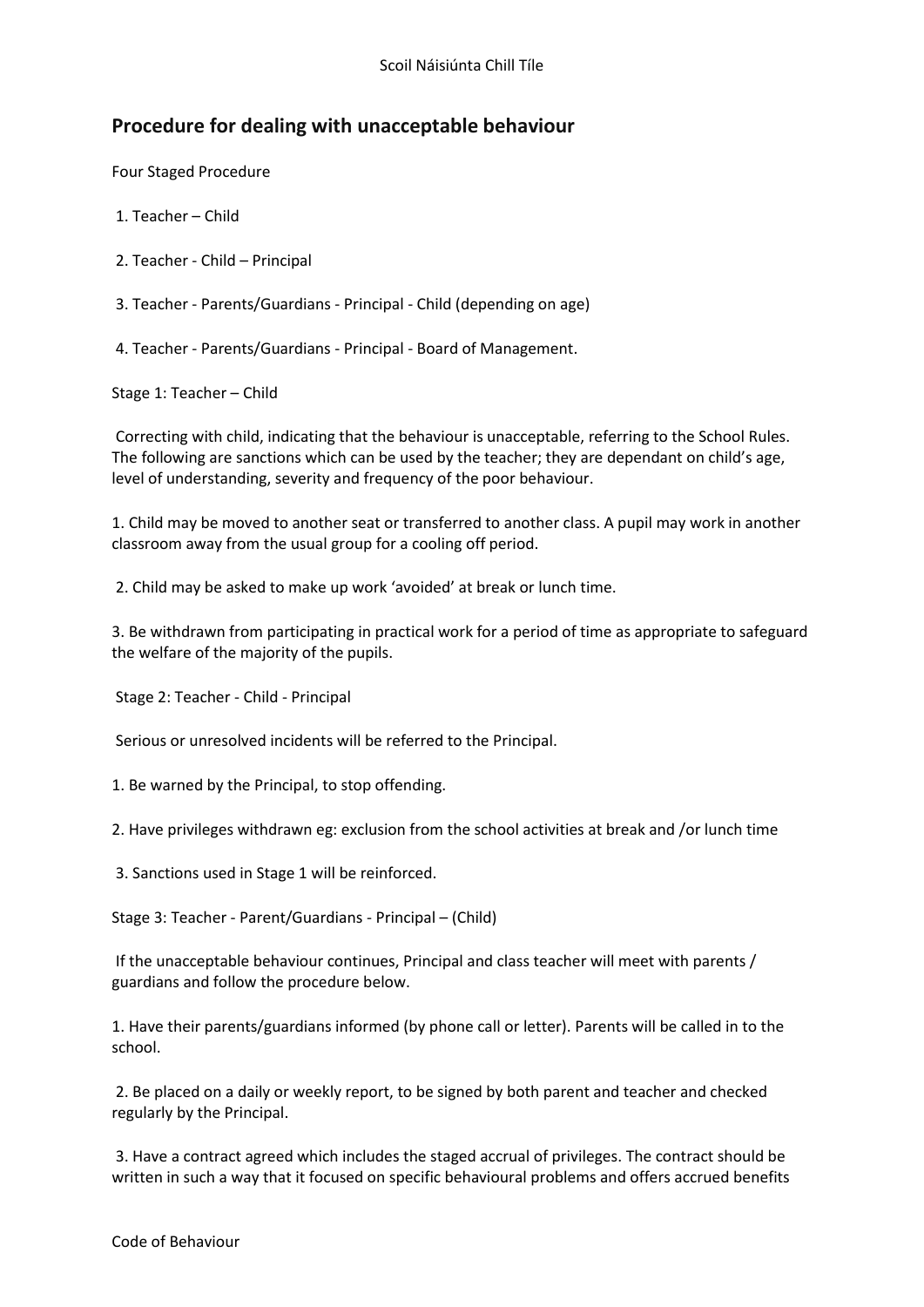for achieving the stated goals- in this way a balance can be seen to be kept between sanctions and rewards.

4. Be suspended from school (if they do not stop offending) for a minor fixed period (one or two days).

5. Parents/guardians must agree to try to help the child to overcome the unacceptable behaviour.

6. Outside agencies may be called in at this point to help, e.g. Social Workers, School Psychologist etc.

4. Teacher - Parents/Guardians - Principal - Board of Management

In the very rare event that a child is continuously disruptive it may be more appropriate to remove the child temporarily from the school – i.e. suspension. Please see section below on Suspension and Expulsion. Records of incidents of unacceptable behaviour are maintained by the school.

#### **Teachers will take the following steps when dealing with Gross Misbehaviour**

- Principal and Chairperson are informed immediately and suspension sanctioned. The Board of Management has deferred responsibility to the Principal to impose an initial sanction of up to three days. Further suspensions will require Board of Management approval. This approval may be obtained at a regular meeting of the Board or at an emergency meeting at which the Chairperson and Principal have outlined for the Board the reasons why they feel it is necessary to impose a further suspension. In line with the requirements of the Education Welfare Act (2000), the Board of Management will inform TUSLA when any pupil's period of suspension equals or exceeds six school days.
- When a student is suspended, the parents/guardians will be requested to remove the student from the school. The Principal will meet with the parents/guardian to outline the decision to implement the suspension and will present the parents/guardian with a written statement of the terms, duration and date of the termination of the suspension.
- In the event of seriously violent or threatening behaviour causing a risk to the safety of the pupil or the safety of other pupils or staff, the following will take place: Temporary exclusion while consultation with Special Needs Organiser (SENO) and/or Educational Welfare Officer (EWO) takes places about appropriate resources, alternative placement etc.

## **Children with Special Needs**

All pupils are subject to Kilteely N.S.'s Code of Behaviour. On offer of a place in the school, the parents of the child must accept and agree to the school's Code of Behaviour.

However, Kilteely National School recognises that children with special needs may require assistance in understanding certain rules. Specialised behaviour plans will be put in place in consultation with parents and the class teacher, special class teacher, special education teacher, and or principal will work closely with home to ensure that optimal support is given. Cognitive development will be taken into account at all times. Professional advice from psychological assessments will be invaluable.

It is acknowledged by Kilteely N.S. that a minority of pupils with special educational needs may display challenging and/ or violent behaviour. Kilteely N.S. has a duty of care to all its pupils and staff. Our management of challenging and/or violent behaviour is consistent with each pupil's right to be treated with dignity. All efforts will be made by school staff to prevent, manage and reduce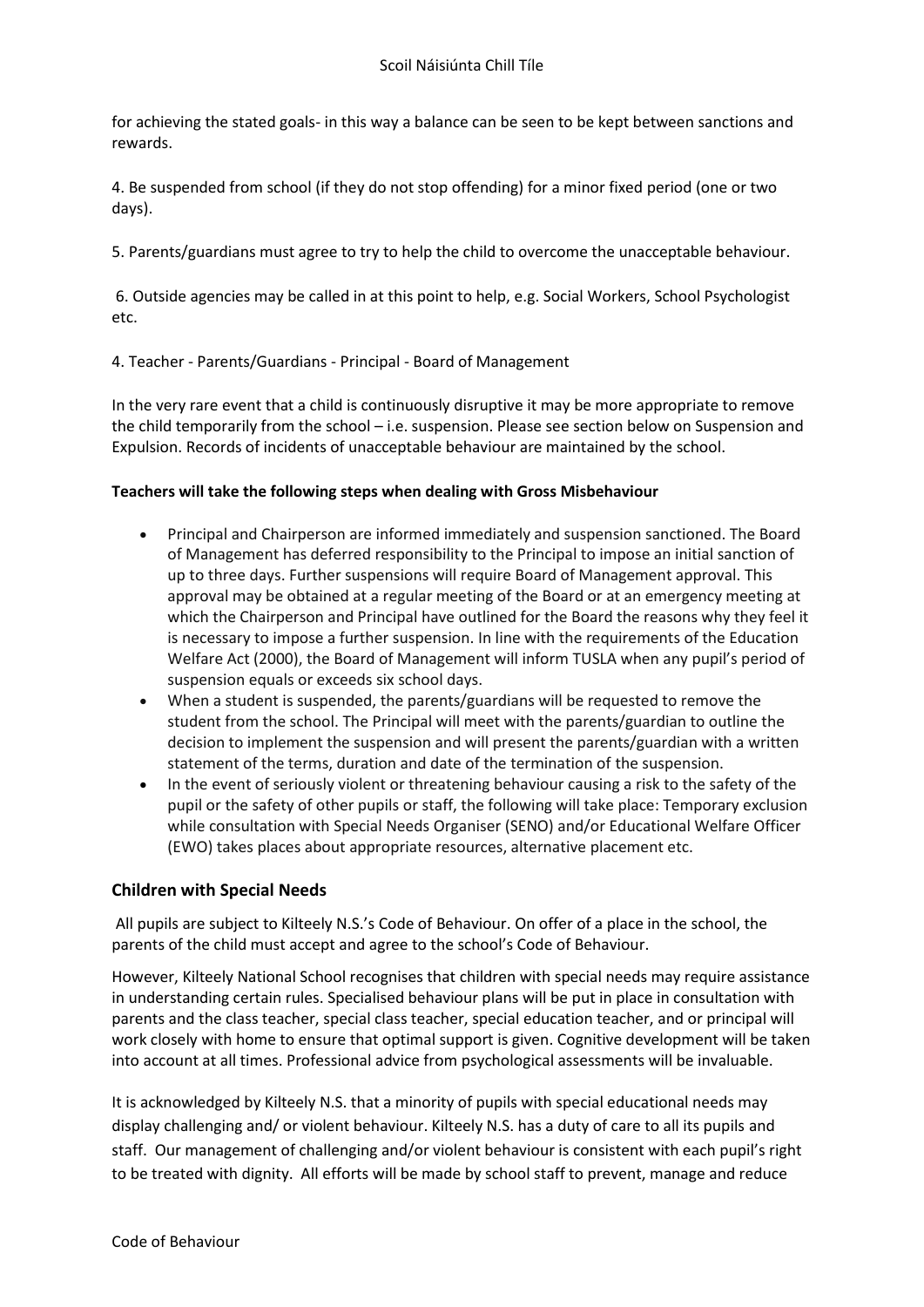challenging and/or violent behaviours through positive pupil/teacher/SNA relationships, the use of available interventions and the implementation of behaviour plans as part of their pupil's Continuum of Support plans.

While we acknowledge children with special needs can display challenging behaviours, where a pupil's behaviour impacts in a negative way on the other pupils to extent that their right to an education is being interfered with as judged by the Board of Management, the school reserves the right to advise parents that a more suitable setting should be found for their child.

## **Bullying**

Children First National Guidance 2017 outlines that bullying can be defined as repeated aggression – whether it be verbal, psychological or physical – that is conducted by an individual or group against others. Children First National Guidance 2017 describes bullying as behaviour that is intentionally aggravating and intimidating, and occurs mainly among children in social environments such as schools. It includes behaviours such as physical aggression, cyber bullying, damage to property, intimidation, isolation/exclusion, name calling, malicious gossip and extortion. Bullying can also take the form of identity abuse based on gender, sexual preference, race, ethnicity and religious factors. With developments in modern technology, children can also be the victims of non-contact bullying, via mobile phones, the internet and other personal devices.

Children First National Guidance 2017 and the Anti-Bullying Procedures for Primary and Post-Primary Schools 2013 provide that in cases of serious instances of bullying where the behaviour is regarded as possibly abusive, a referral may need to be made to TUSLA or An Garda Síochána as appropriate. Where school personnel have concerns about a child arising from alleged bullying behaviour but are not sure whether to report the matter to TUSLA, the designated liaison person shall seek advice from TUSLA in accordance with the procedures set out in Chapter 5 of Child Protection Procedures for Primary and Post-Primary Schools 2017.

## **Suspension and Expulsion**

Before serious sanctions such as suspension or expulsion are used, the normal channels of communication between school and parents/guardians will be utilised. Communication with parents/guardians may be verbal or by letter depending on the circumstances.

## **Suspension**

Suspension is defined as "*requiring the student to absent himself/herself from the school for a specified, limited period of school days"*

- For gross misbehaviour or repeated instances of serious misbehaviour suspension may be considered.
- Aggressive, threatening or violent behaviour towards a teacher or pupil will be regarded as gross misbehaviour.
- The principles of ensuring the right to be heard, and the right to impartiality apply in all cases.
- Parents/guardians of a pupil will be given an opportunity to respond to an allegation before a decision is made and before a serious sanction is imposed.
- Parents/guardians concerned will be invited to come to the school to discuss their child's case.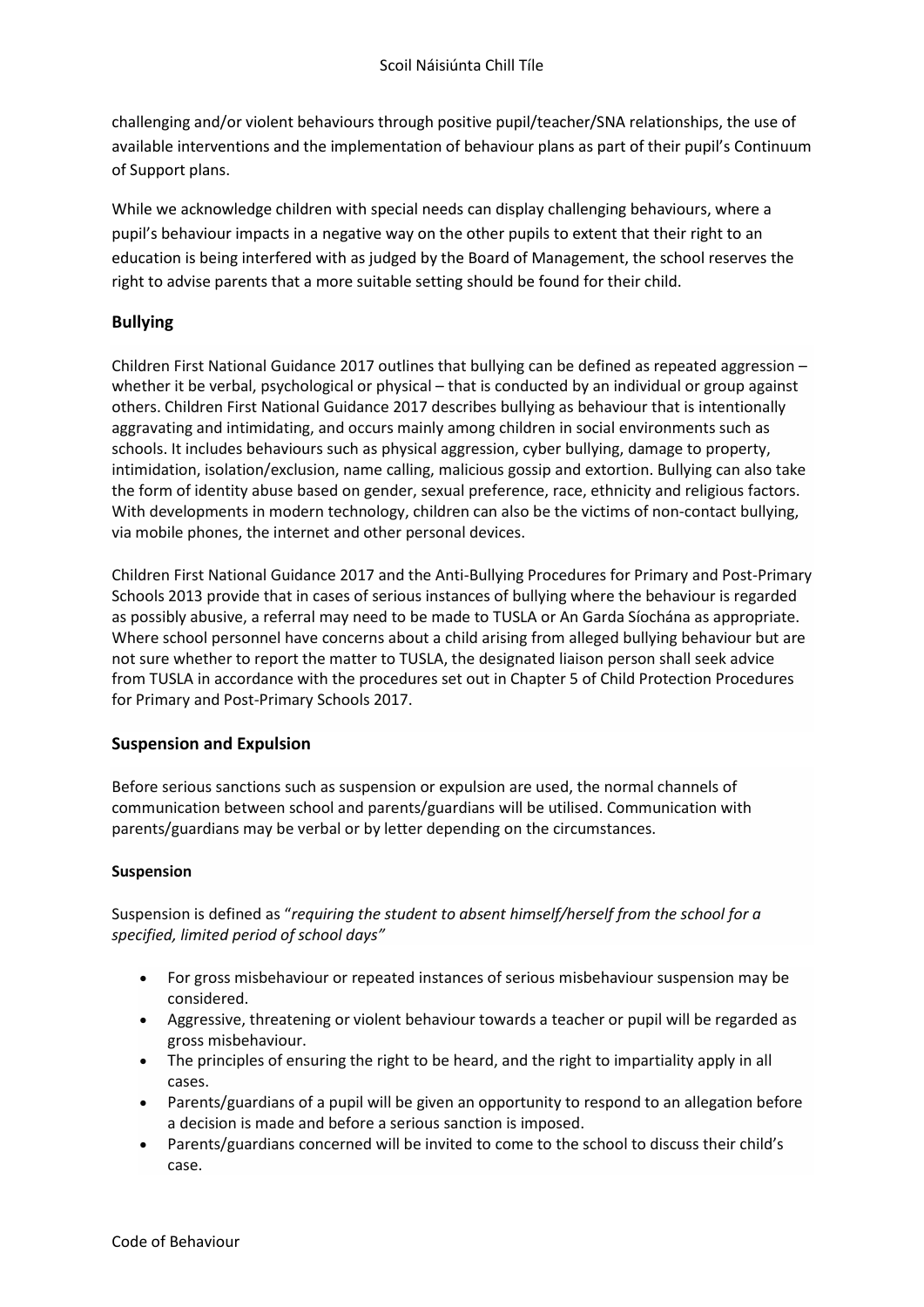- Where there are repeated instances of serious misbehaviour, the Chairperson of the Board of Management will be informed and the parents/guardians will be requested in writing to attend at the school to meet the Chairperson and the Principal.
- If the parents/guardians do not give an undertaking that the pupil will behave in an acceptable manner in the future the pupil may be suspended for a period.
- Prior to suspension, where possible, the Principal may review the case in consultation with teachers and other members of the school community involved, with due regard to records of previous misbehaviours, pattern and context, sanctions and other interventions used and their outcomes and any relevant medical information.
- Suspension will be in accordance with the Rules for National Schools and the Education (Welfare) Act 2000.
- In the case of gross misbehaviour, where it is necessary to ensure that order and discipline are maintained and to secure the safety of the pupils, the Board of Management delegates authority to the Principal to sanction an immediate suspension for a period not exceeding three school days, pending a discussion of the matter with the parents/guardians.
- Where a decision is taken to suspend a pupil, the Principal will notify the parents/guardians and the pupil in writing of the decision to suspend.
- Parents/Guardians have the right to appeal the Principal's decision to suspend a pupil to the school's Board of Management.
- Following or during a period of suspension, parents/guardians may apply to have the pupil reinstated to the school.
- Parents/guardians must give a satisfactory undertaking that a suspended pupil will behave in accordance with the school code and the Principal must be satisfied that the pupil's reinstatement will not constitute a risk to the pupil's own safety or that of the other pupils or staff.
- The Principal will facilitate the preparation of a behaviour plan for the pupil if required and will re-admit the pupil formally to the class.
- Where the total number of days for which the student has been suspended in the current school year reaches twenty days, the parents/guardians may appeal the suspension under section 29 of the Education Act 1998, as amended by the Education (Miscellaneous Provisions) Act 2007.

## **Record Keeping in Relation to Suspensions**

In the case of the suspension of a pupil formal written records will be kept of:

- the investigation (including notes of all interviews held)
- the decision-making process
- the decision and the rationale for the decision
- the duration of the suspension and any conditions attached to the suspension

The Principal will report all suspensions to the Board of Management, including the reasons for and the duration of each suspension. The Principal is required to report suspensions in accordance with the Education Welfare Service reporting guidelines (Education (Welfare) Act, 2000, section 21(4)(a)).

#### **Removal of Suspension (Reinstatement)**

Following or during a period of suspension, in Kilteely National School, the parent/s or guardians of the child, may apply, in writing, to have the pupil reinstated to the school. The parent/s or guardians must give an undertaking that a suspended pupil will behave in accordance with the school code and the Principal must be satisfied that the pupil's reinstatement will not constitute a risk to the pupils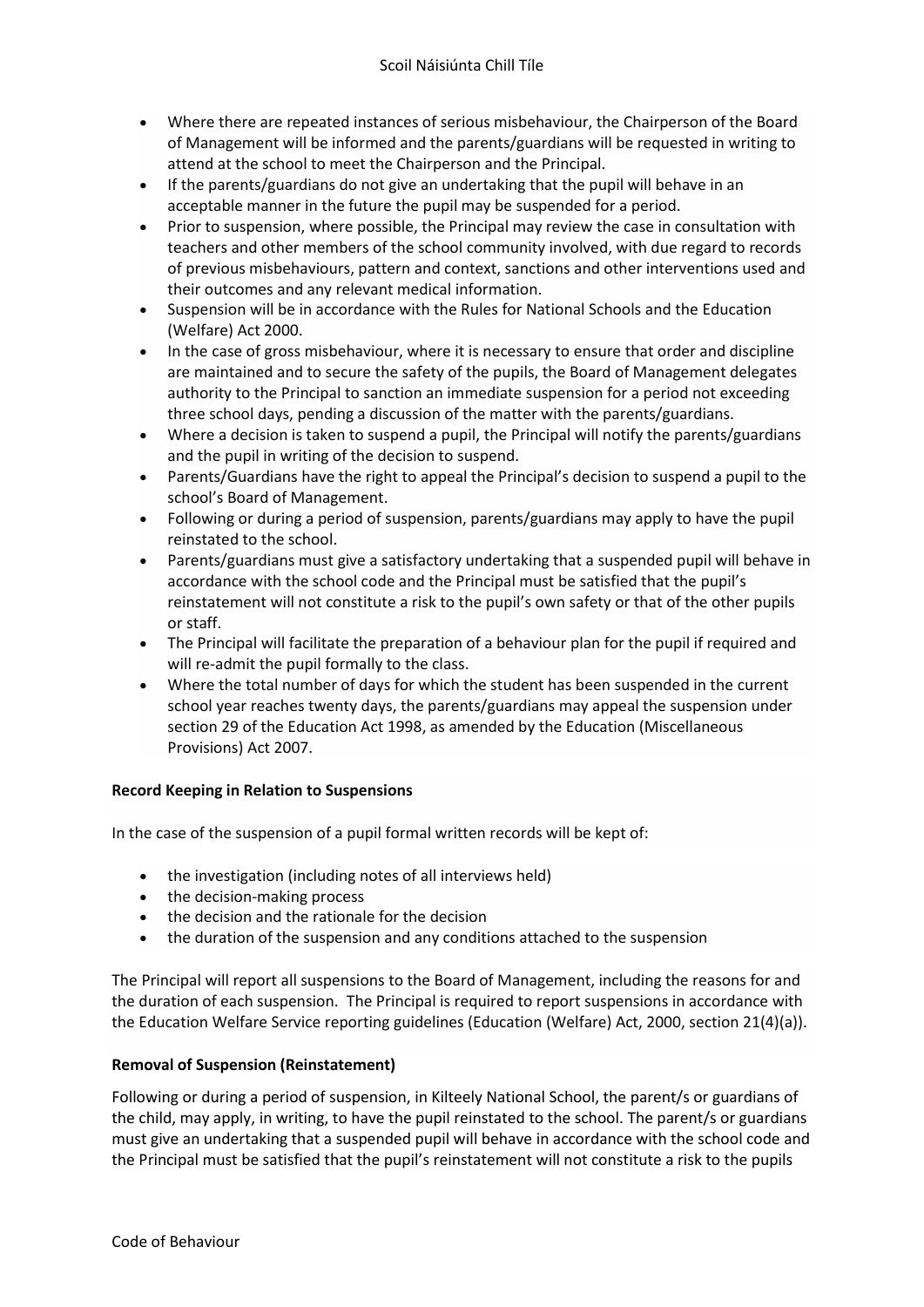own safety or that of the other pupils or staff. The Principal will facilitate the preparation of a behaviour plan for the pupil if required and will re-admit the pupil formally to the class.

### **Expulsion**

A student is expelled from a school when a Board of Management makes a decision to permanently exclude the student from the school, having complied with the provisions of section 24 of the Education (Welfare) Act 2000. Expulsion may be considered in an extreme case, in accordance with the Rules for National Schools, the Education (Welfare) Act 2000 and Developing a Code of Behaviour: Guidelines for Schools (Education Welfare Service TUSLA).

Before expelling a pupil, the Board of Management shall notify the local Education Welfare Officer in writing in accordance with Section 24 of the Education (Welfare) Act 2000.

#### **Procedures in respect of expulsion**

Where a preliminary assessment of the facts confirms serious misbehaviour that could warrant expulsion, the procedural steps will include:

#### **Step 1: A detailed investigation carried out under the direction of the Principal.**

In investigating an allegation, in line with fair procedures, the Principal should:

- inform the pupil and his/her parents/guardians in writing about the details of the alleged misbehaviour, how it will be investigated and that it could result in expulsion.
- give parents and pupil every opportunity to respond to the complaint of serious misbehaviour before a decision is made and before a sanction is imposed.

#### **Step 2: A recommendation to the Board of Management by the Principal**.

Where the Principal forms a view, based on the investigation of the alleged misbehaviour, that expulsion may be warranted, the Principal makes a recommendation to the Board of Management to consider expulsion. The Principal should:

- inform the parents/guardians and the pupil that the Board of Management is being asked to consider expulsion
- ensure that parents/guardians have records of:
	- the allegations against the student
	- the investigation
	- written notice of the grounds on which the Board of Management is being asked to consider expulsion
- provide the Board of Management with the same comprehensive records as given to the parents and/or guardians
- notify the parents of the date of the hearing by the Board of Management and invite them to that hearing
- advise the parents/guardians that they can make a written and oral submission to the Board of Management
- ensure that parents/guardians have enough notice to allow them to prepare for the hearing.

#### **Step 3: Consideration by the Board of Management of the Principal's recommendation; and the holding of a hearing. The Board will:**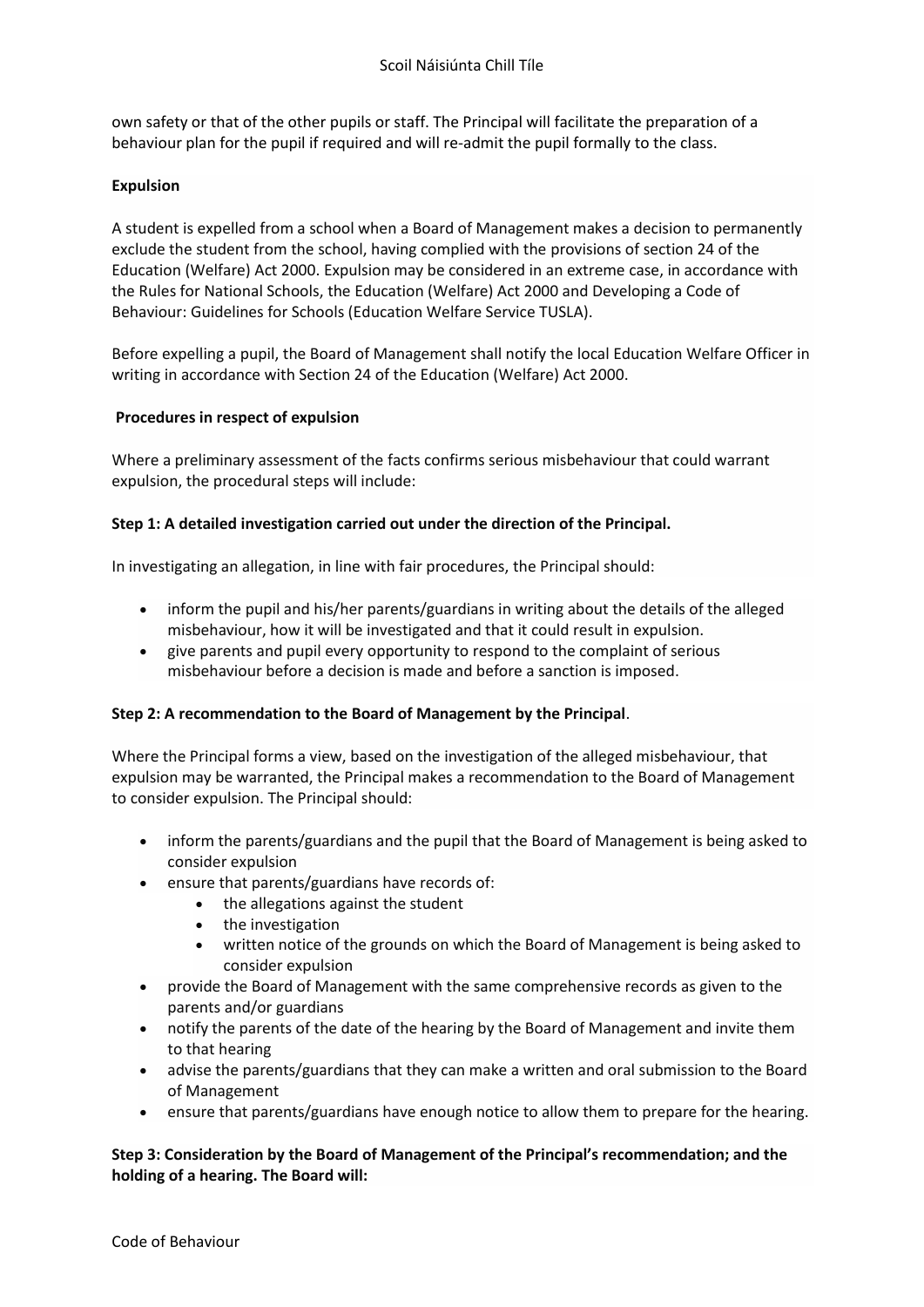- review the initial investigation and satisfy itself that the investigation was properly conducted in line with fair procedures.
- undertake its own review of all documentation and the circumstances of the case
- hold a hearing where the Board of Management decides to consider expelling a student.
- allow the Principal and the parents/guardians to put their case in each other's presence
- allow each party to question the evidence of other party directly
- ensure that the Principal and parents/guardians are not present for the Board's deliberations

#### **Step 4: Board of Management deliberations and actions following the hearing**

Where the Board of Management, having considered all the facts of the case, is of the opinion that the pupil should be expelled, the Board will:

- notify the Educational Welfare Officer (TUSLA) in writing of its opinion and the reasons for this opinion.
- inform the parents/guardians in writing about its conclusions and the next steps in the process.
- inform parents/guardians that the Board of Management is writing to inform the Educational Welfare Officer.
- not expel the pupil before the passage of twenty school days from the date on which the EWO receives this written notification (Education (Welfare) Act 2000, s24(1)).

#### **Step 5: Consultations arranged by the Educational Welfare Officer**

Within twenty days of receipt of a notification from a Board of Management of its opinion that a student should be expelled, the Educational Welfare Officer must:

- make all reasonable efforts to hold individual consultations with the Principal, the parents and the student, and anyone else who may be of assistance
- convene a meeting of those parties who agree to attend (Education (Welfare) Act 2000, section 24).

#### **Step 6: Confirmation of the decision to expel**

Where the twenty-day period following notification to the Educational Welfare Officer has elapsed, and where the Board of Management remains of the view that the student should be expelled, the Board of Management should formally confirm the decision to expel.

#### **Appeals**

A parent may appeal a decision to expel to the Secretary General of the Department of Education and Skills (Education Act, 1998 Section 29). An appeal may also be brought by the National Educational Welfare Board on behalf of a student.

#### **Review of use of expulsion**

The Board of Management will review the use of expulsion in the school at regular intervals to ensure that its use is consistent with school policies, that patterns of use are examined to identify factors that may be influencing behaviour in the school, and to ensure that expulsion is used appropriately.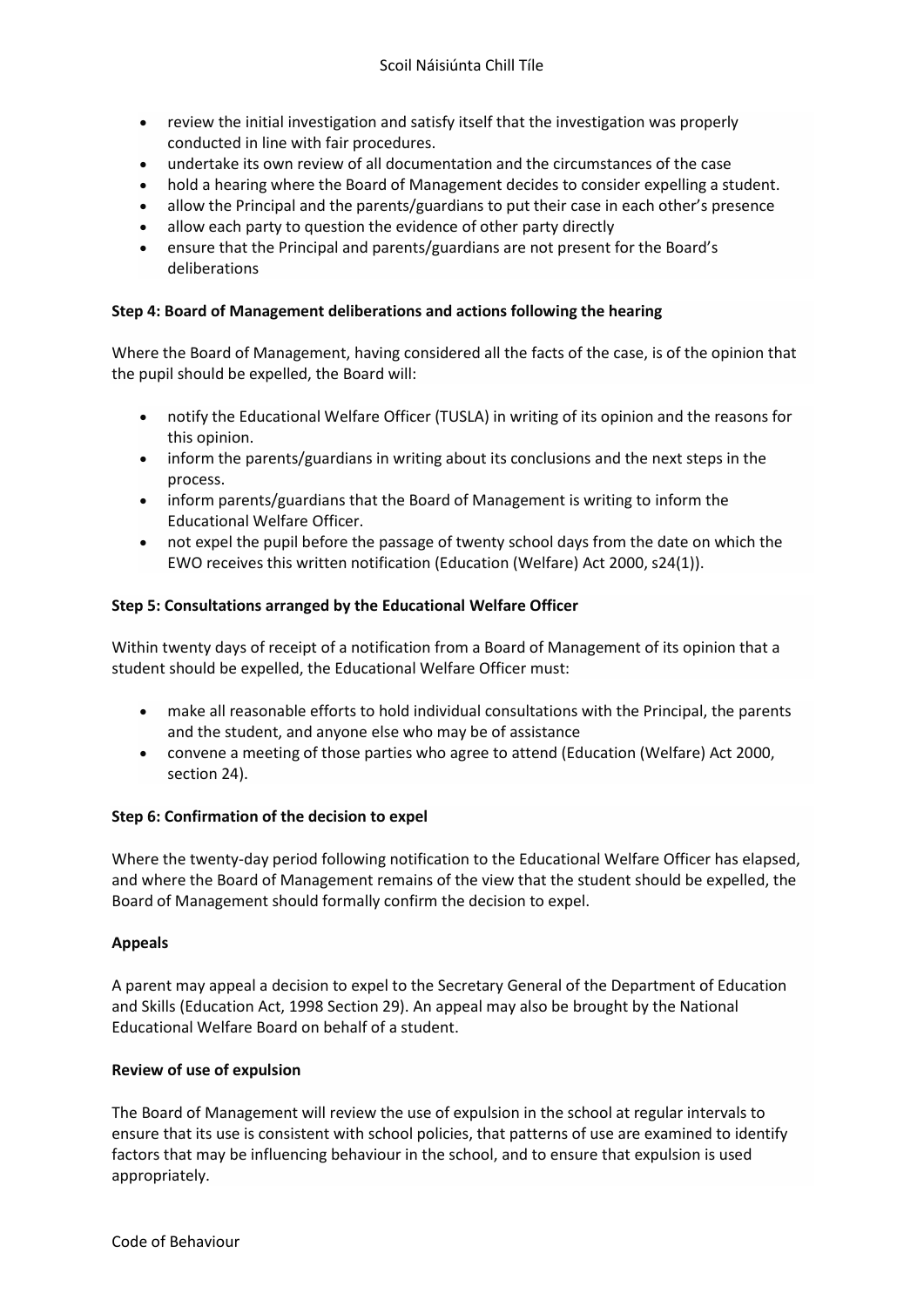## **Keeping Records**

The school BoM is a *data controller* of *personal data* relating to its past, present and future staff, students, parents/guardians and other members of the school community. All such data is treated in accordance with the Data Protection legislation and the terms of our Data Protection Policy.

Data relating to individuals will only be processed in a manner consistent with the purposes for which it was gathered. Information will only be disclosed on a 'need to know' basis, and access to it will be strictly controlled.

In line with the school's policy on record keeping and data protection legislation, records are kept in relation to pupils' behaviour both at class and school level. These records are written in a factual and impartial manner.

- Teachers will keep a written record of incidents of repeated serious misdemeanours and gross misdemeanours – including date, time, location, description of misdemeanour and action taken. Using his/her judgement he/she may report these incidents to the principal.
- Formal records regarding serious misdemeanours should be kept by the class teacher in advance of meeting with parents.
- If the incidents are not repeated the record may be disposed of by the class teacher at the end of the school year.
- In the case of a child who shows little/no improvement in behaviour and shows a record of frequent serious misdemeanours, such records are sent to the Principal for storage at the end of the school year. These records will be kept by the Principal until the child's age of majority.
- These records may also outline improvements in the behaviour of troublesome pupils.
- Pupils' behaviour may be reported in the end-of-year school report to parents.
- Incidents of misbehaviour in the school yard during recreation time are dealt with by the supervising personnel and are verbally reported to the class teacher who may record them if deemed necessary.

## **Success Criteria**

The success of this policy is dependent upon practices and procedures listed being consistently implemented by teachers.

This policy will ensure positive behaviour permeates through the school; in classrooms, yard and the whole school environment.

## **Roles and Responsibilities**

It is the responsibility of all teachers to ensure the implementation of this policy. The overall responsibility for discipline lies with the Principal. Each teacher is responsible for his/her own class and is required to foster good behaviour within the school.

Parents are required to familiarise themselves with the Code of Behaviour and to ensure that their children adhere to it. The Principal and teachers are responsible for the review and update of the policy.

## **Implementation Date**

This policy will be implemented from September 2019.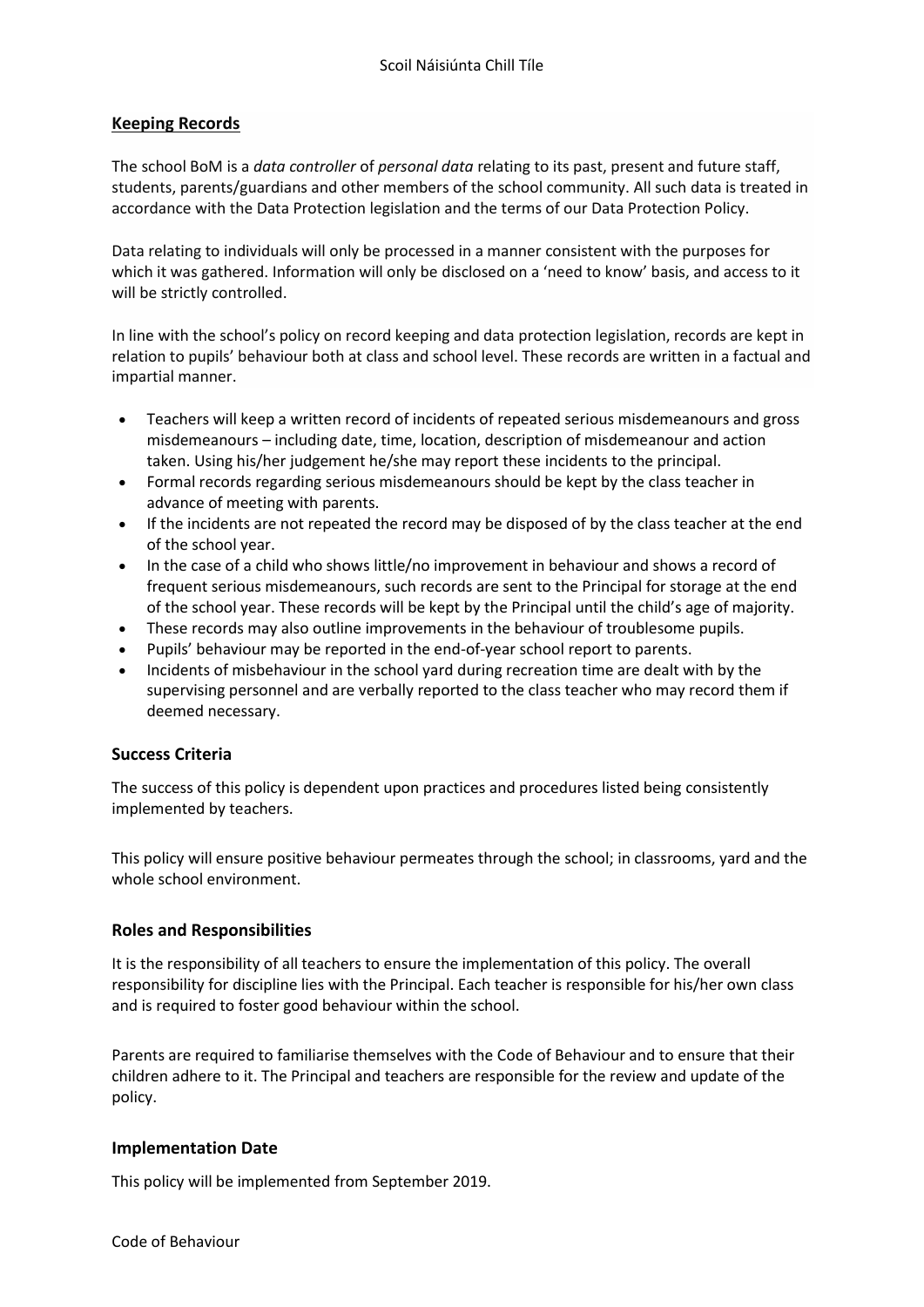#### **Timetable for Review**

The policy will be reviewed /amended as deemed necessary by the relevant personnel.

## **Ratification & Communication**

The Code of Behaviour was ratified by the Board of Management on 9<sup>th</sup> September 2019.

| Signed:                            | Signed:                                        |
|------------------------------------|------------------------------------------------|
| Fr. Joe Tynan                      | Sarah Jones                                    |
| Chairperson of Board of Management | Principal/Secretary to the Board of Management |

Date: 9/9/2019 Date: 9/9/2019